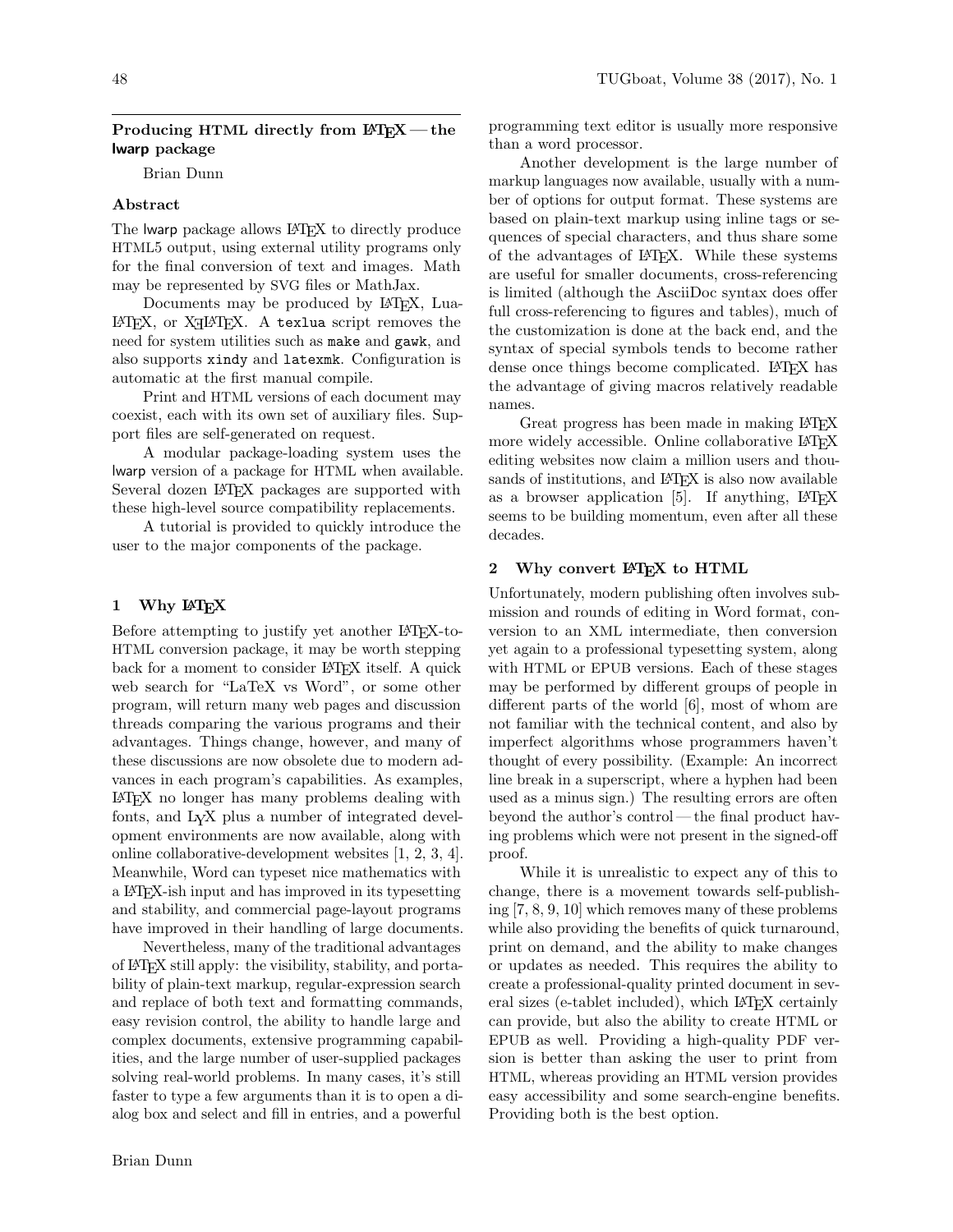Another application of LAT<sub>EX</sub>-to-HTML conversion is the creation of an informational (non-interactive) website. Many scientists, professors, and engineers would benefit from having their own website on which their own technical papers could be published, and they could apply their pre-existing LATEX skills not just to the documents but also to the website itself.

### 3 Why IATEX is hard to convert

Modern HTML5 and CSS3 are quite capable, to the point where they can be used to produce technical books [\[11\]](#page-5-10). Nevertheless, there are some practical problems to overcome in order to create a good conversion from LATEX to HTML.

One of the first issues is the difference between individual printed pages versus the HTML concept of an endless scroll of variable width. Footnotes can become endnotes, but \pageref refers to what, exactly? Is \linewidth for the current screen size, or is it for a conceptual page size? The relationship between font size, image size, and screen size is broken, there is no margin for marginpars, and text may be reflowed at any time.

LATEX knows about stretchable space, which is not true of HTML. A \vfill is almost meaningless in HTML, and an \hfill is not much better. Nor do floating objects translate well, since there are no page breaks at which to place them.

Math in HTML has been a problem for years, and the MathML standard has not been adopted by many browsers [\[12,](#page-5-11) [13,](#page-5-12) [14\]](#page-5-13). MathJax is nice and getting better all the time, but requires JavaScript and web access or a local copy, possibly making it unacceptable for use in EPUB documents [\[15\]](#page-5-14), and it can be relatively slow. Drawing math as images has its own limitations.

Aside from display-related issues, another general problem with converting LATEX to HTML is the fact that LATEX does not use end delimiters for many of its syntactic units. A \section does not have an \endsection before the next \section, for example, and beginning the next \section may first require closing several nested levels worth of currently open subsections and paragraphs. Nor does \bfseries have a syntactically defined endpoint, and HTML/ CSS do not support state switching.

Finally, LATEX engines do not allow for the direct plain-text output of HTML tags and text content, thus requiring some kind of PDF-to-text conversion, followed by some system to optionally split the results into separate web pages of HTML, and also copy out any inline images which must be cropped and converted for web display.

#### 4 Existing methods

Several methods already exist for converting some subset of LAT<sub>F</sub>X into HTML. These are discussed in slightly more detail in the lwarp manual.

The closest to lwarp in design principle is the internet class by Andrew Stacey [\[16\]](#page-5-15), an interesting project which directly produces several versions of markdown, and also HTML and EPUB.

There is also the TEX4ht project [\[17\]](#page-5-16), which uses LATEX itself to do most of the work, along with an external program to convert special codes into HTML or several other formats.

A number of other projects use an intermediate translation program to parse LATEX source and then convert it externally. See HeVeA [\[18\]](#page-5-17), TTH [\[19\]](#page-5-18), GELLMU [\[20\]](#page-5-19), L<sup>A</sup>TEXML [\[21\]](#page-5-20), plasTEX [\[22\]](#page-5-21),  $IAT$ <sub>F</sub>X2HTML [\[23\]](#page-5-22), and T<sub>F</sub>X2page [\[24\]](#page-5-23), most of which are found on CTAN.

GladT<sub>E</sub>X [\[25\]](#page-5-24) may be used to insert LAT<sub>E</sub>X math expressions into pre-existing HTML code.

For sake of completeness, it should be mentioned that there are plugins allowing the entry of LAT<sub>EX</sub> math expressions for Word [\[26,](#page-5-25) [27\]](#page-5-26) and LibreOffice [\[28\]](#page-5-27), as well as commercial page-layout programs.

#### 5 Why another approach

Nothing except LAT<sub>E</sub>X truly understands LAT<sub>E</sub>X.

More to the point, it's easier for LAT<sub>EX</sub> to program HTML than for a third-party converter program to understand LAT<sub>EX</sub>. A larger portion of LAT<sub>EX</sub> and its associated packages can be parsed and converted when LAT<sub>EX</sub> itself does the work. Another advantage of staying with LATEX alone is that development of the core and additional packages can be done without requiring skills in an additional language.

### 6 Development

#### 6.1 AsciiDoc markup

The initial inspiration for the lwarp package was the internet class. Seeing that someone else had trained LATEX to produce markup, it was decided to program LATEX to generate the AsciiDoc markup syntax. AsciiDoc has several advantages over other markup languages, including improved cross-references, and its Asciidoctor variant generating modern HTML5 output. Using AsciiDoc as an intermediate syntax lifted much of the conversion load from LAT<sub>EX</sub>, while providing almost all of the functionality which would be required for a typical technical paper. Nevertheless, AsciiDoc just couldn't represent many of the concepts commonly-used in LATEX. Tabular material and minipages were limited, and the toolchain was a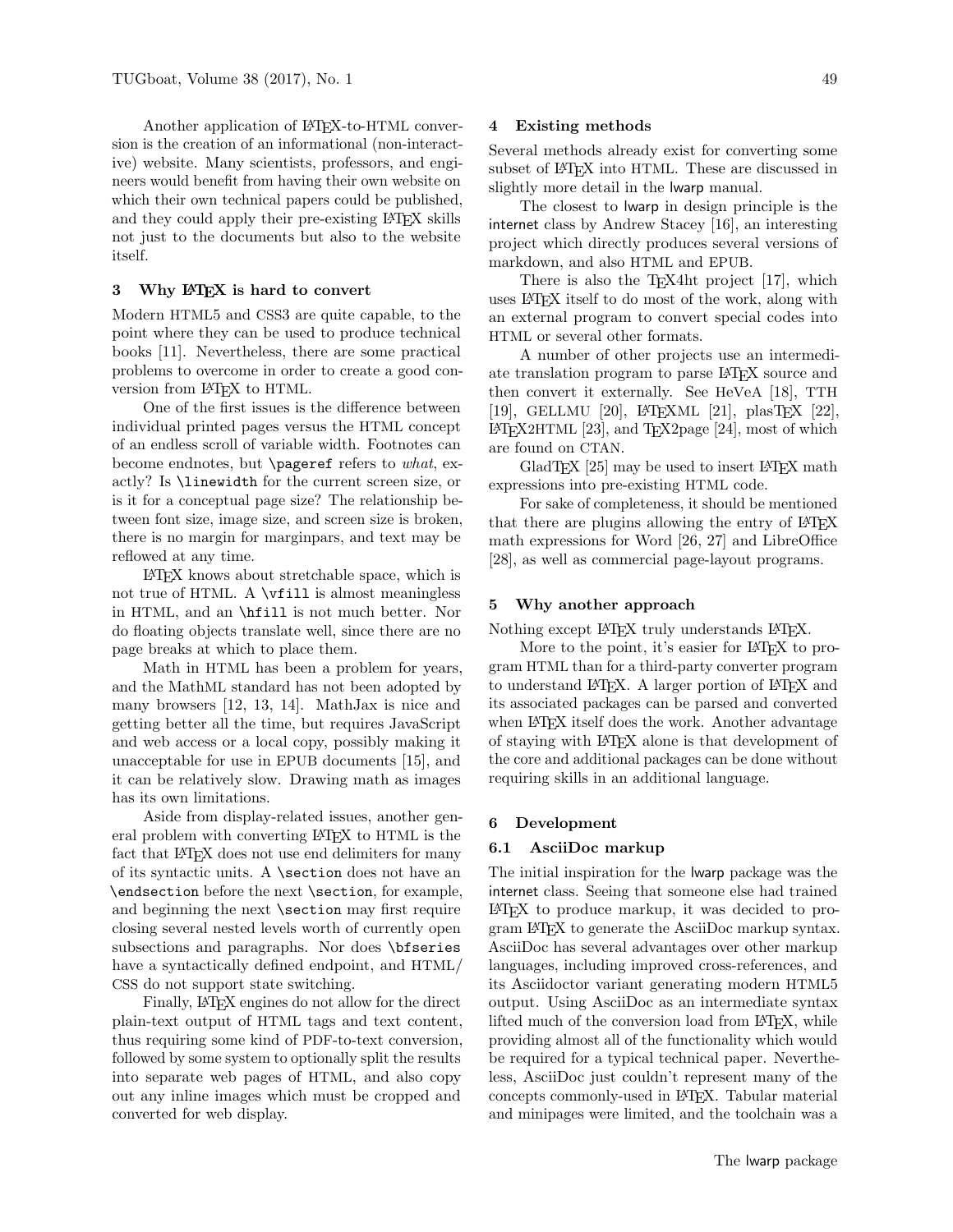bit of a chore to handle. Thus, the need to program LATEX to directly produce HTML.

## 6.2 Low-level and high-level patches

In most cases, code is patched at the lowest level possible, allowing for increased code compatibility and reuse. The process of finding the best place to patch code resulted in several waves of revisions, especially in the areas of floats, auxiliary files, and package handling.

Entire packages must be supported. User-level macros, counters, and so on are intercepted and redirected or ignored as necessary.

## 6.3 Fonts and encodings

A vector-based font must be used for pdftotext to convert the PDF to plain text. A roman face is used in most cases, which preserves em-dashes with pdflatex. The HTML tags are printed to the PDF file in a monospaced font, and the quote marks must be upright quotes, but this breaks the em-dash in pdflatex.

LATEX can display many specialized glyphs which are not encoded and thus won't be picked up by pdftotext. It may be possible to assign these using glyphtounicode.tex or newunicodechar. For many uses lualatex or xelatex will be preferred, as pdftotext can use UTF-8 encoding.

The chosen font will be visible in HTML when rendering math as SVG images.

## 6.4 Page layout

While generating HTML, a very small font is used and the page layout is changed to allow generous margins. Both are to avoid overflow, which can become a problem with long HTML expressions. Ragged right is used to avoid hyphenation. The \linewidth is set for a virtual six-inch wide document, which solves problems where the user specifies a fraction of \linewidth for graphics images or tabular columns.

## 6.5 Paragraph handling

Each paragraph in HTML must be enclosed in an opening and closing tag. To track paragraphs, the \everypar hook triggers an action when a paragraph starts, and \par is re-assigned to close paragraphs. Flags are used to control whether to turn tag creation on or off in certain circumstances. For example, inside an HTML <span> paragraph tags are not allowed, but a  $\text{str}$  tag may still be used for something like a multiline caption.

#### 6.6 Sectioning

HTML sectioning requires nesting and unnesting LATEX sectional units. Since there are no sectionending LATEX commands, each \chapter, \section, etc. must first un-nest any previously nested sectional units up to its own level. A simple LIFO stack is used to track section depths and closing tags.

The sectioning code is one area which was rewritten for HTML output, rather than try to reuse something which is patched by so many packages. Section breaks may trigger a new HTML file, and automatic cross-referencing occurs as well. Formatting and paragraph handling depend on which kind of section it is.

## 6.7 Cross-referencing

While the LAT<sub>EX</sub> and cleveref cross-referencing code is used, additional referencing is required to track HTML pages and id tags. Automatically-generated tags are used for each section and float, allowing cross-references to link to specific objects on each page. Indexing uses the xindy program to generate HTML tags.

## 6.8 Floats

The combination of caption, subcaption, and newfloat packages is supported. These were chosen from among the many alternatives due to being commonly used, flexible, and kept up-to-date. Floats are generated in place, as if they were declared [H]ere. Support is provided for other packages, such as float, floatrow, capt-of, wrapfig, placeins, and the author's own keyfloat which can also support margin floats.

#### 6.9 Image generation

Math, picture environments, TikZ, and anything else with graphic content may be placed inside a special lateximage environment. When this environment is started, an HTML open comment tag is generated, followed by a new page. The contents of the graphic environment are then drawn on the empty page, followed by yet another new page whose first line is an HTML closing comment tag. The comment tags encapsulate any text contents of the graphics page such that they are not displayed in the HTML page. Meanwhile, the page and image numbers are written to a text file to be processed by lwarpmk, which later separates the PDF file into individual graphics files, each of which is then cropped, converted to SVG, and named, ready for inclusion in the final web page. Finally, HTML instructions are generated to load the resulting graphics file at that position in the web page. Paragraph and formatting elements must be restored to their LATEX meaning during the creation of the graphic.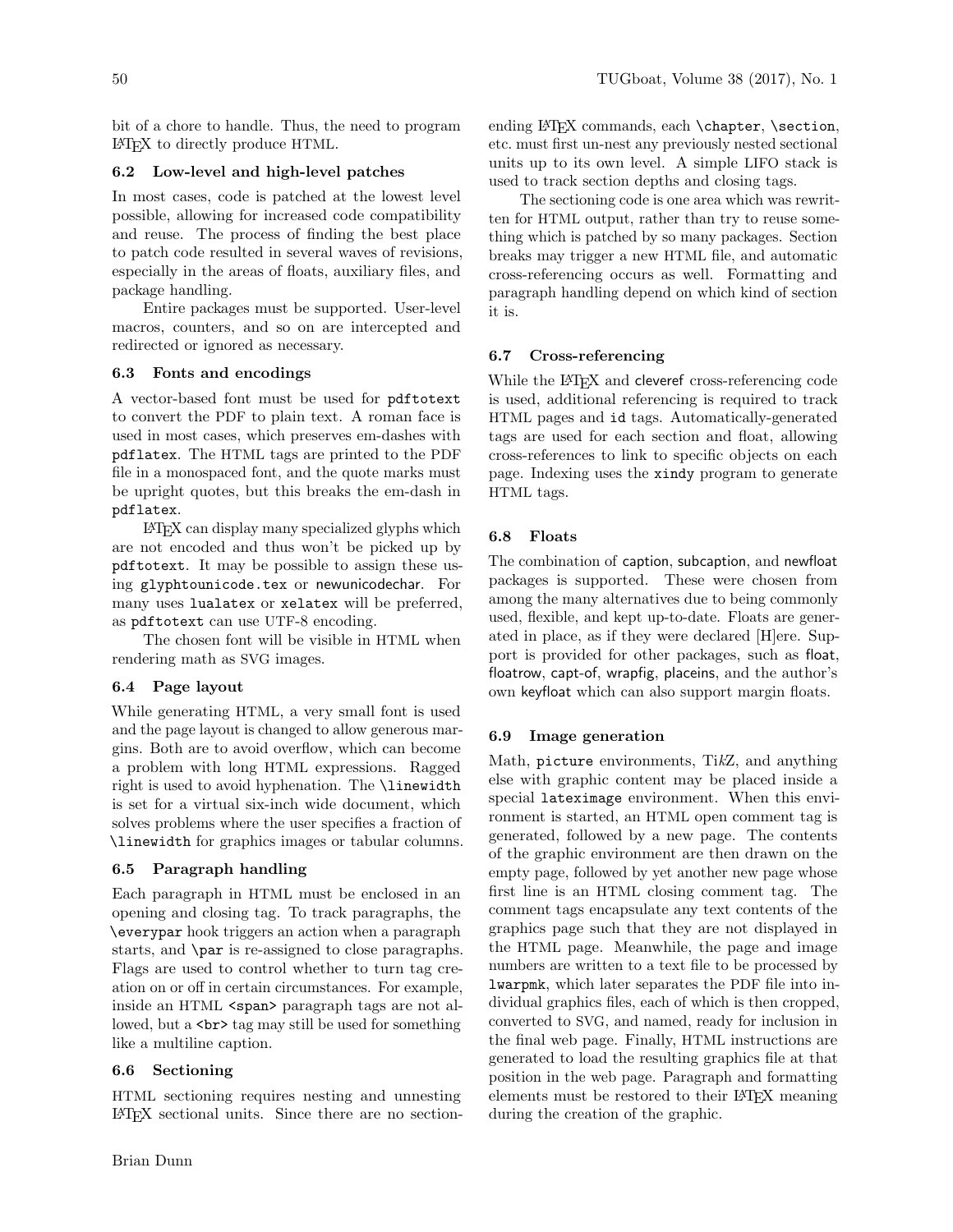## 6.10 Math

Math may be represented by SVG images using the lateximage environment, with the LATFX source embedded as HTML alt tags, or by using the MathJax script.

#### 6.11 Graphics images

Graphics images may be included at a specified width and/or height, or as a fraction of \linewidth. When \linewidth is used, the assumed six-inch line is used as well, and the final image size is fixed in HTML, along with a max-width CSS property to hopefully avoid requiring the user of a hand-held device to pan across the image.

graphicx is emulated quite well, although the HTML standard does not agree with LATEX about white space while rotating or scaling, so expect ugly results when doing so.

### 6.12 Minipages

Minipages are created using inline-flex, a fairly new CSS3 property which allows side-by-side minipages with a vertical alignment. Unfortunately, a minipage inline with a paragraph of text cannot work since HTML does not allow a block inside a paragraph, so the minipage then goes onto its own line. Furthermore, a <div> cannot be used inside a <span>, so lwarp disables minipages inside spans, although \newline or \par can be used to create a  $\mathbf{c}$ 

For those cases where the user may wish to have an HTML minipage without a fixed width, the new command \minipagefullwidth declares that the following minipage may be the natural width of its contents, up to the full width of the display. During print output, the minipage will still use its assigned width.

### 6.13 Tabular

Tabular material is a challenge, no matter the syntax. This is one area where lwarp had to totally replace the original code rather than try to patch the existing. Data arrays in the computer-science sense had to be used to track column types, as well as actions for  $\>$ ,  $\<$ , and  $\&$  Border-generation logic had to be created. As of this writing vertical rules are not supported, but booktabs are, except for trim options which would be very hard to do in CSS.

### 6.14 Navigation

In an attempt to avoid resorting to JavaScript, a "sideTOC" has been developed. This is a subset of the table of contents which appears at the side or top of each web page. At present this sideTOC is

### 6.15 Package handling

placed at the bottom as well.

A major design decision was made regarding handling the loading of additional packages. Some packages may be used as-is, some must be ignored, and some must be patched in some way to be usable for HTML. Furthermore, it would be best if these actions were separated from the lwarp core, interacted well with each other, and expandable by the user.

display is narrow, and an additional Home button is

To provide all of this, lwarp intercepts both the \usepackage and \RequirePackage macros to first see if there is an lwarp-provided alternative package. If so, that version is used instead of the original. It is up to the lwarp version of the package to either totally ignore the original, or load the original with its options and then perform additional patches or other actions afterward.

Several dozen packages are already supported by lwarp, including some of the most commonly used in all major categories. For packages which lwarp does not yet handle, the user may apply the print-only environment or macro to encapsulate things which do not apply to HTML. The user may also wish to create a custom package for lwarp to use, containing nullified macros and environments, along with any booleans, counters, and lengths which may be used in the source code. Such a package should be named

## lwarp-packagename.sty

and then lwarp will use it whenever the document calls for packagename.sty while creating HTML.

### 7 Using lwarp

The following is an overview of the configuration and use of lwarp. Major advances have been made in simplifying this process, including the above-mentioned package handling code. As a result, the user may simply add the lwarp-newproject and lwarp packages to the code at the correct place, compile the document once in the traditional way, and then immediately use the lwarpmk utility for further print or HTML versions.

# 7.1 Project setup — lwarp-newproject

Previous versions of lwarp required the user to copy or link a number of configuration files and scripts, and also modify a makefile.

Recent improvements include the use of automatic detection of the T<sub>E</sub>X engine, operating system,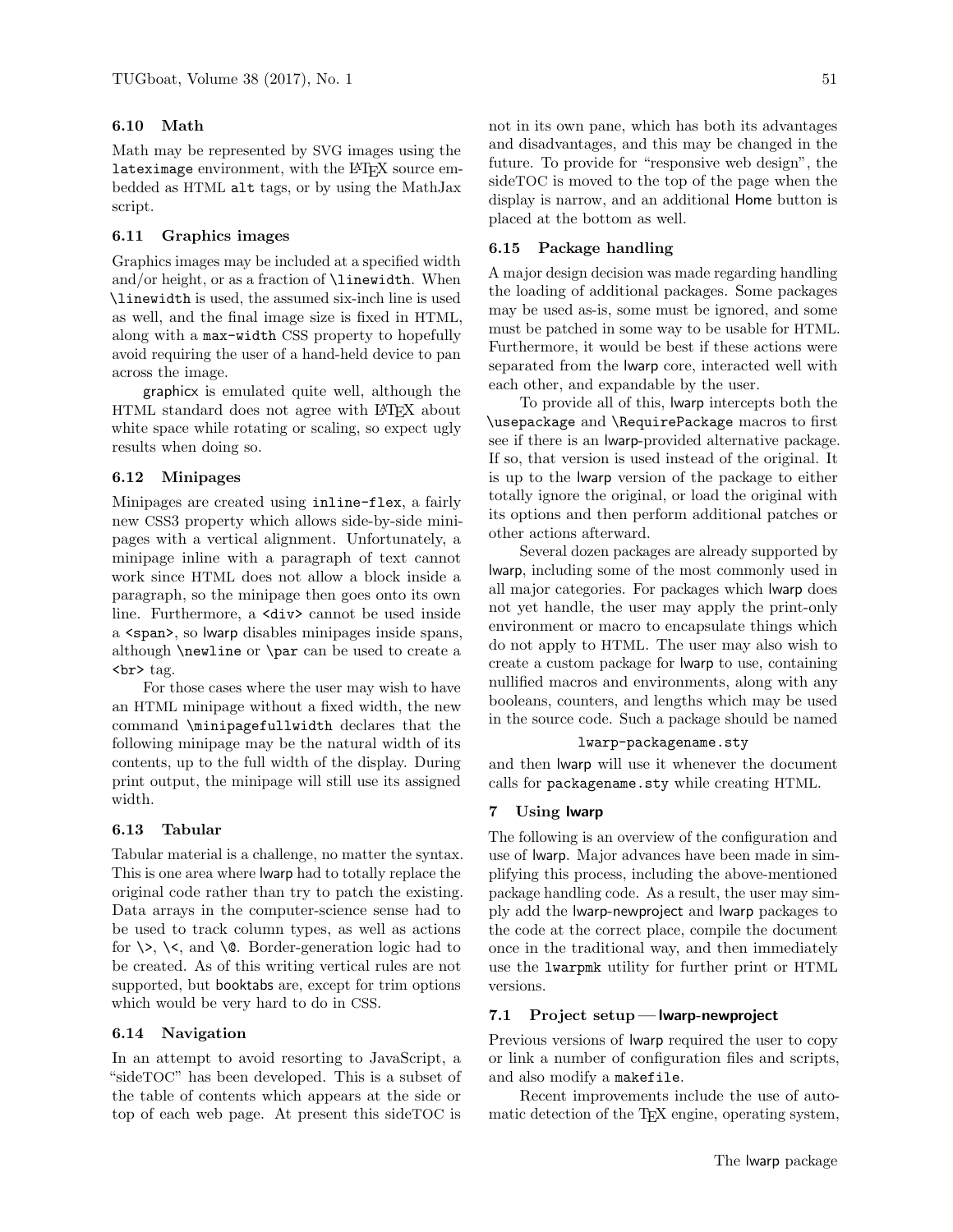and jobname. These are written to a general configuration file for the new lwarpmk program. lwarpmk is a utility used to compile print and HTML versions of the document.

Furthermore, the lwarp-newproject package is provided, to be loaded just before lwarp. This package writes various additional configuration and utility files. Included are a project-specific configuration file for the lwarpmk utility (thus allowing multiple documents to reside in the same folder), a configuration file for xindy, a number of .css files, and a fragment of JavaScript used to invoke MathJax.

Also written is a new  $\langle project\rangle$ \_html.tex file, whose name is the project's **\jobname** with \_html appended. This is a small file which simply sets a few options to select HTML conversion, then \input s the user's document. In this way, a compile of the user's document generates a print version, while a compile of the \_html version generates an HTML version. Both versions and their auxiliary files coexist. The lwarp-newproject package is only active when compiling the print version, and the configuration files are regenerated each time the print version is recompiled. Should the user wish to switch T<sub>E</sub>X engines, the approach is to remove the auxiliary files, then manually recompile the main document using pdflatex, lualatex, or xelatex. This engine will then be used by the lwarpmk utility for future compiles of either the print or HTML version.

The lwarpmk utility program is to be provided as a LuaTEX executable by the TEX distribution, but it is possible that someone may wish to archive it along with the project. For this purpose, an option for the lwarp-newproject package is available to cause a write of a local copy of lwarpmk.

The CSS files include a master lwarp.css file which provides the essential functions and a basic LATEX-ish style, along with optional CSS files for a more formal or a more contemporary style. Also created is sample-project.css, which shows how to load one of the provided CSS files and also provides a place to make modifications. This file is to be renamed, as it will be overwritten by lwarp-newproject each time a print version is created.

#### 7.2 Compiling the document— lwarpmk

Previous versions of lwarp relied on the make, gawk, and grep utilities. Fortunately, modern TEX distributions provide the LuaT<sub>EX</sub> program — an extension of the Lua programming language. The use of Lua-TEX to provide the required utility functions eases issues of availability, installation, and portability.

lwarpmk's configuration file tells it the operating system, the TFX engine, the source  $\iota$  jobname, the filename of the homepage, and whether the latexmk utility should be used to compile, or whether lwarpmk should detect changes and recompile by itself.

lwarpmk is able to compile the printed or HTML version of the document, process the index for the printed or HTML version, request a recompile, process the lateximage files, clean the auxiliary files, or process the PDF into HTML files (a subset of its functionality, intended to be used by a makefile if desired).

If a document name is provided, lwarpmk processes that document according to its project-specific configuration file, otherwise it uses its general configuration file to reprocess the last document.

Several utility programs are still required for the HTML conversion. pdftotext is used to convert the PDF document into UTF-8 text. pdfseparate extracts individual graphic images from the PDF file, pdfcrop crops these images, and pdftocairo is used to convert PDF images into SVG images. pdfcrop is provided as part of the TEX distribution, and the rest are commonly-available utilities from the Poppler project, and should be made available by the operating system's package manager.

#### 7.3 Customizing the HTML

Aside from the CSS files, additional customization is provided by a number of user-adjustable settings and macros.

HTML files may be numbered or named, and a prefix may be applied to each file. The homepage may have its own name. Counters control the depth of the sideTOC and the file division.

Files may be split by the strict sectioning depth level, or higher levels may be combined into one file. For example, a part, its first chapter, and its first section may be combined into one file while further files are split at the section level until the next part or chapter.

The HTML lang attribute may be set for the document. The CSS file and HTML description may be changed at each file split.

Programming hooks are provided for the top of the home page, the top of other pages, and the bottom of all pages. These are useful for logos, copyright notices, and contact information.

Special environments and macros are provided for functions which should be applied to only the printed or only the HTML versions of the document.

### 7.4 Tutorial

A tutorial is provided which quickly guides the user through the setup of a document, compiling printed